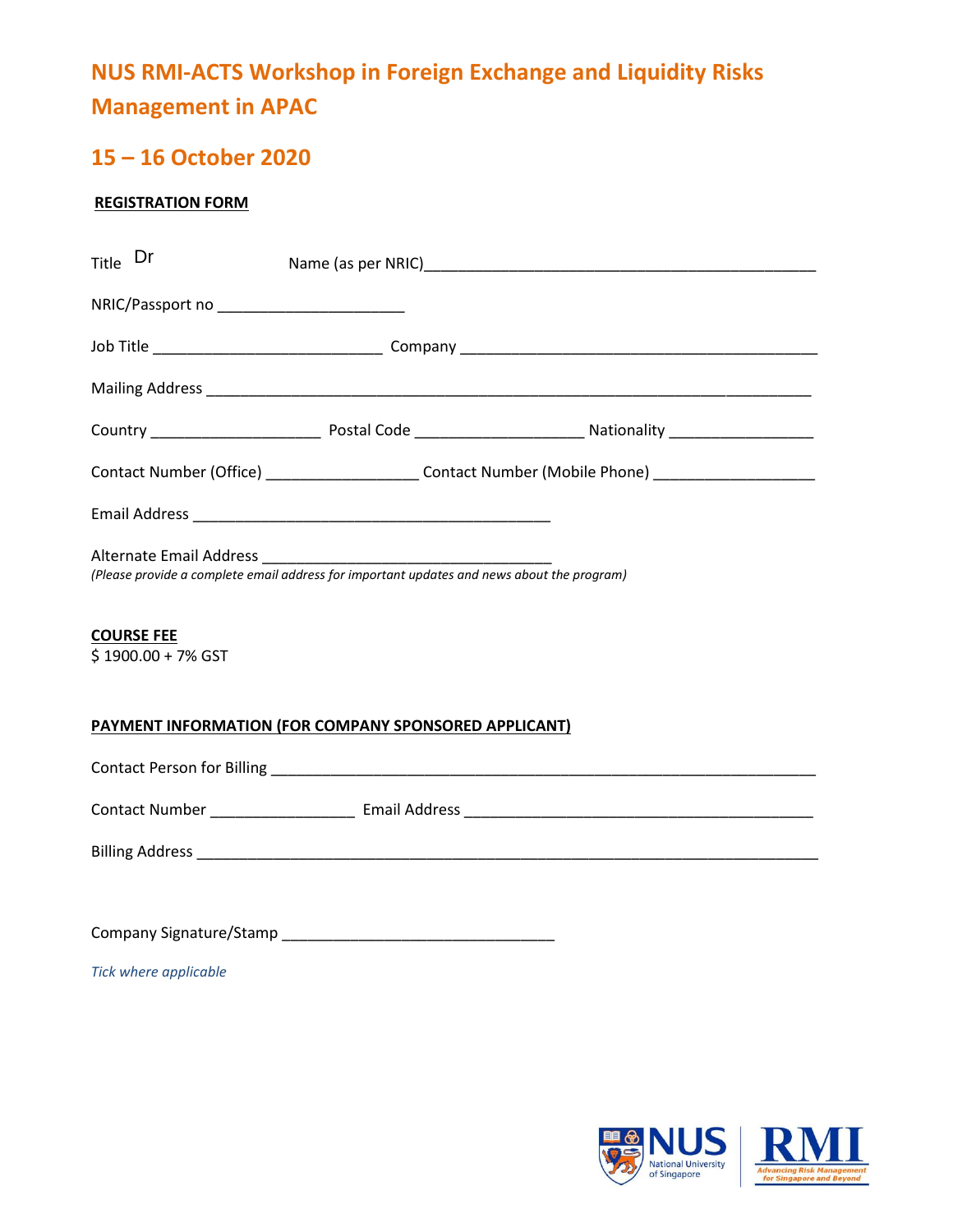**Cheque / Bank Draft** (Please indicate participant's name and "FX and Liquidity Risk Management" on the back of the cheque)

All cheques should be crossed and made payable to "National University of Singapore" and mailed to: Risk Management Institute, 21 Heng Mui Keng Terrace, I<sup>3</sup> Building Level 4, Singapore 119613 Attn: Sinta Yowendra



**Interbank GIRO (for payment in Singapore Dollars & for Singapore Customers only)**  Credit your payment to: National University of Singapore DBS Account No (Current): 0320003133 (Buona Vista Branch) Email transaction details to sintayo@nus.edu.sg

#### **CONFIRMATION**

Successful completion of the registration process will be acknowledged by an email. The confirmation email will be issued after confirmation of payment. If you do not receive this email, please contact us at [sintayo@nus.edu.sg](mailto:sintayo@nus.edu.sg) to verify your registration.

#### **MINIMUM CLASS SIZE POLICY**

A minimum class size policy which requires a minimum number of confirmed participants in order to start the workshop.

#### **CANCELLATION POLICY**

## WITHDRAWAL AND REFUND POLICY NOTICE

Any notice of withdrawal must be given in writing via official mail / email to RMI. If the written notice of withdrawal is received:

- a. At least ten (10) business days before the program commencement date, an administrative charge of \$ 53.50 (with GST) will be imposed.
- b. Less than ten (10) business days before the program commencement date, there will be strictly no refund for the program or part thereof.

*Business days exclude weekends and public holidays*

## •CHANGES AND CANCELLATION POLICY

RMI reserves the right to cancel or make any changes to its program(s) owing to unforeseen circumstances or when it is considered desirable and appropriate:

a. Changes in program date(s), time, duration, venue, program outline, course Trainer(s) and fees that can occur owing to unforeseen circumstances beyond control of RMI.

b. Any other unforeseeable man-made or natural circumstances that are beyond the control of RMI.

In such cases, any fees paid may be refunded in full and at the sole discretion of RMI. The decision of RMI on the matter shall be final.